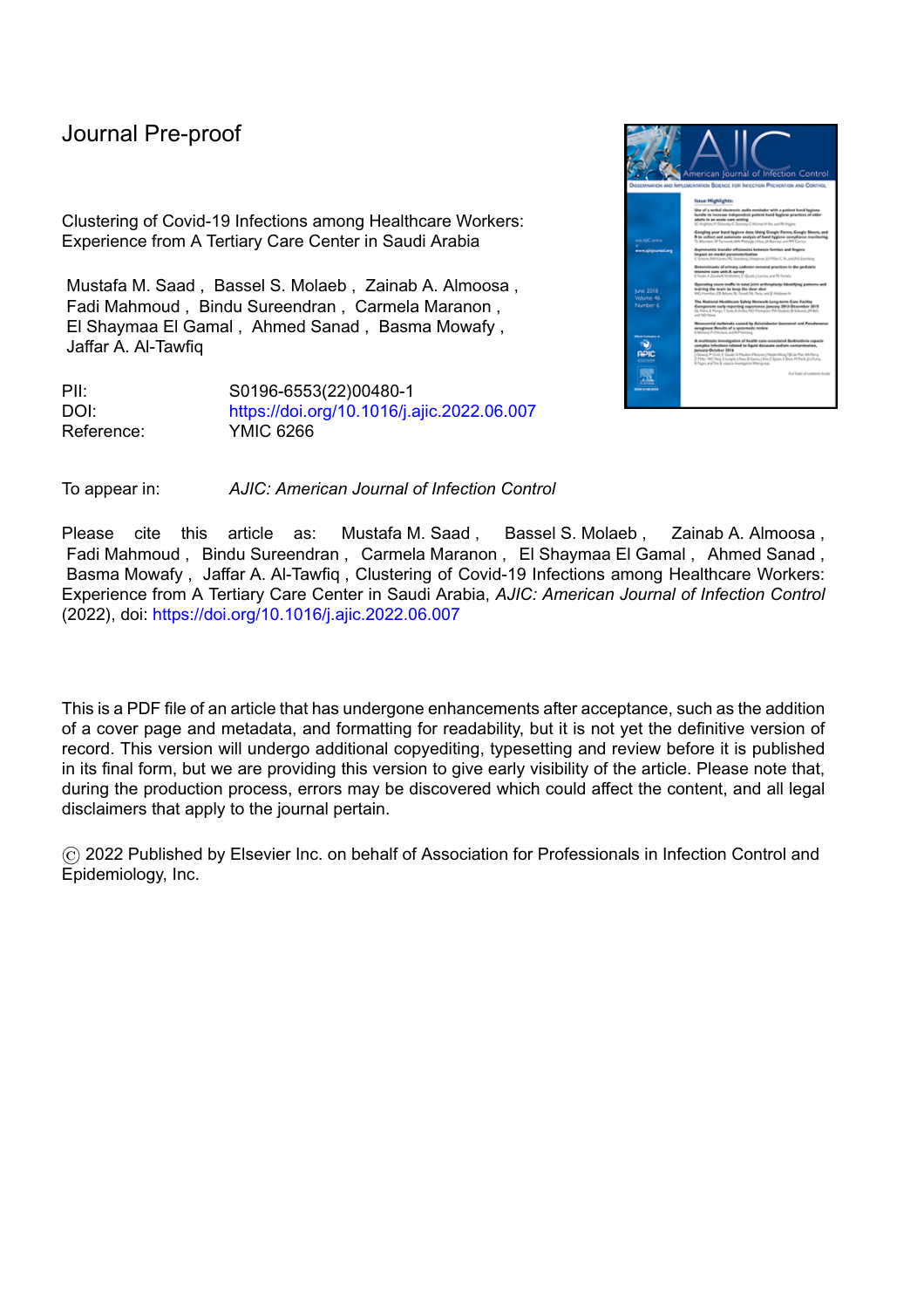Highlights:

Clustering of COVID-19 is frequent among healthcare workers.

l

- Hospital-provided shared accommodation and social gatherings were associated with clustering of infection.
- Caring for COVID-19 patients is not associated increased risk of infection when resources are available.
- Community exposures pose significant risks of infection to healthcare workers.

# Clustering of Covid-19 Infections among Healthcare Workers: Experience from A Tertiary Care Center in Saudi Arabia

Mustafa M. Saad<sup>1,2</sup>, Bassel S. Molaeb<sup>1</sup>, Zainab A. Almoosa<sup>3,4</sup>, Fadi Mahmoud<sup>1</sup>, Bindu Sureendran<sup>1</sup>, Carmela Maranon<sup>1</sup>, El Shaymaa El Gamal<sup>1</sup>, Ahmed Sanad<sup>1</sup>, Basma Mowafy<sup>1</sup> and Jaffar A. Al-Tawfiq<sup>5,6,7</sup>

1 Department of Infection Prevention and Control, Almoosa Specialist Hospital, Al-Ahsa, Saudi Arabia.

2 Section of Infectious Diseases, Department of Internal Medicine, Almoosa Specialist Hospital, Al-Ahsa, Saudi Arabia

3 Division of Infectious Diseases, Department of Pediatrics, Almoosa Specialist Hospital, Al-Ahsa, Saudi Arabia.

4 Department of Academic Affairs, Almoosa Specialist Hospital, Al-Ahsa, Saudi Arabia

5 Infectious Disease Unit, Specialty Internal Medicine, Johns Hopkins Aramco Healthcare, Dhahran, Saudi Arabia

6 Infectious Disease Division, Department of Medicine, Indiana University School of Medicine, Indianapolis, IN, USA

7 Infectious Disease Division, Department of Medicine, Johns Hopkins University, Baltimore, MD, USA

Conflicts of interest:

All authors declare that they have no conflicts of interest.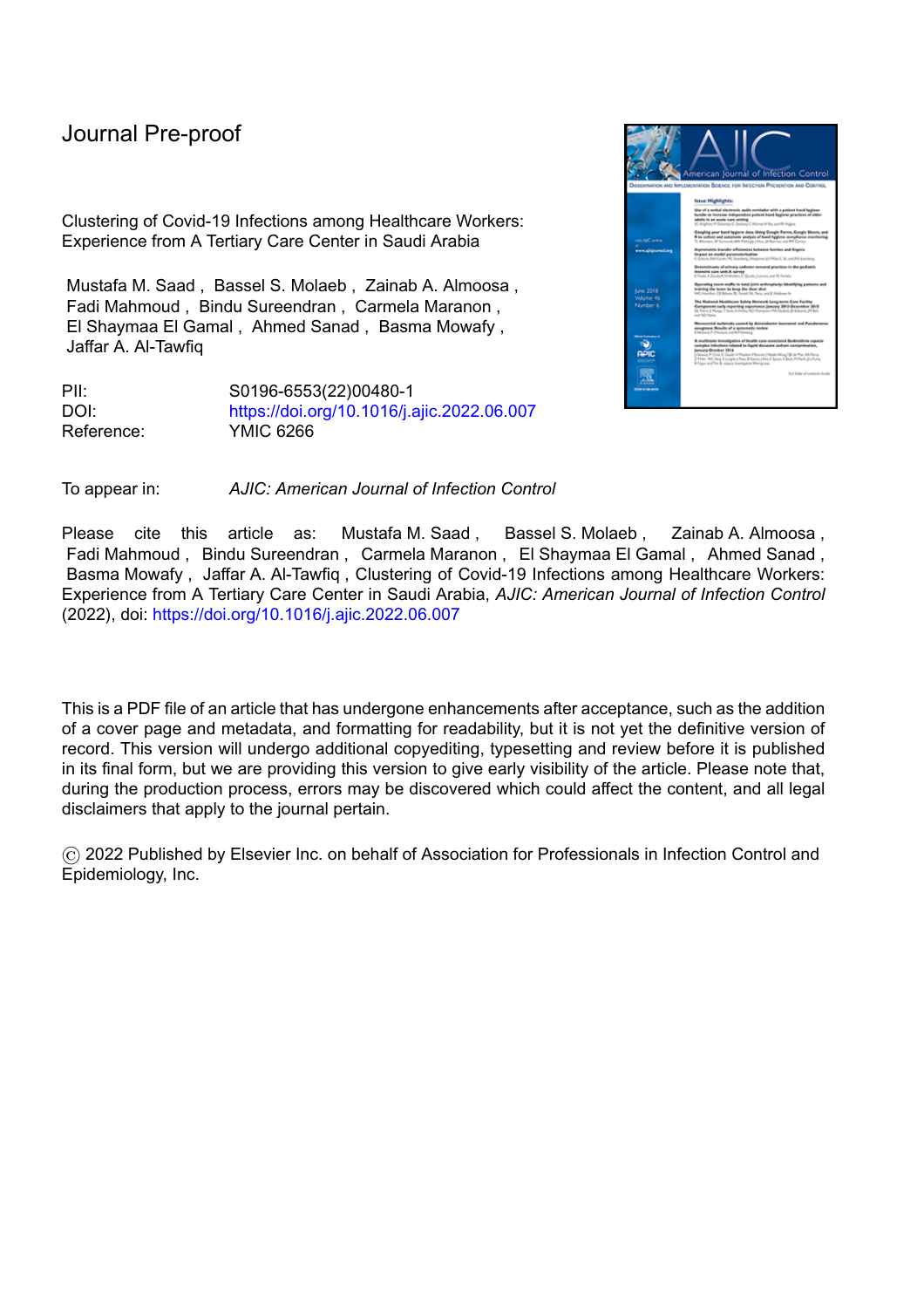l

**Abstract**

#### Introduction

Coronavirus infectious disease 2019 (COVID-19) had a significant impact on healthcare workers (HCWs) worldwide. Understanding the dynamics of infection transmission is important to develop strategies to prevent its spread.

### Methods

A retrospective study of a cohort of HCWs with COVID-19 from a single tertiary care hospital during the first wave of the pandemic. Epidemiological investigations and identification of clusters of infection were done prospectively.

#### **Results**



A total of 326 HCWs had COVID-19 based on positive polymerase chain reaction tests for SARS-CoV-2. Ten clusters of infection were identified; nine clusters had HCWs as the index cases while one cluster had a patient as the index case. The largest cluster involved 15 transmissions, and one cluster included a secondary transmission. Sharing accommodation and social gatherings were the commonest epidemiological links. The majority of infected HCWs had mild infections, 23 (6%) required hospital admission and 3 (1%) required intensive care; all fully recovered. Majority of infections (80%) were community-acquired. Living in shared accommodation was associated with COVID-19 (120/690 versus 206/1610, P value = 0.01) while working in COVID-19 designated wards/units was not associated with COVID-19 (52/297 versus  $274/2003$ , p value = 0.13).

**Conclusions** 

Clustering of COVID-19 was common among HCWs and related to shared accommodation and social gatherings, infection was of mild severity, and was not associated with caring for COVID-19 patients.

**Key words**: COVID-19; SARS CoV2; Healthcare workers; Cluster; Hospital-acquired.

**Introduction:**

A novel coronavirus was first identified in Wuhan, China in January, 2020, after investigating a cluster of

pneumonia due to unknown etiology. The virus was named as Severe Acute Respiratory Syndrome

Coronavirus 2 (SARS CoV-2) and the disease was named as the Coronavirus Infectious Disease 2019

(COVID-19). The WHO declared it a pandemic on March 11, 2020 (1). As of April 13, 2022, the WHO has

reported more than 499 million infections globally with more than 6 million deaths (2).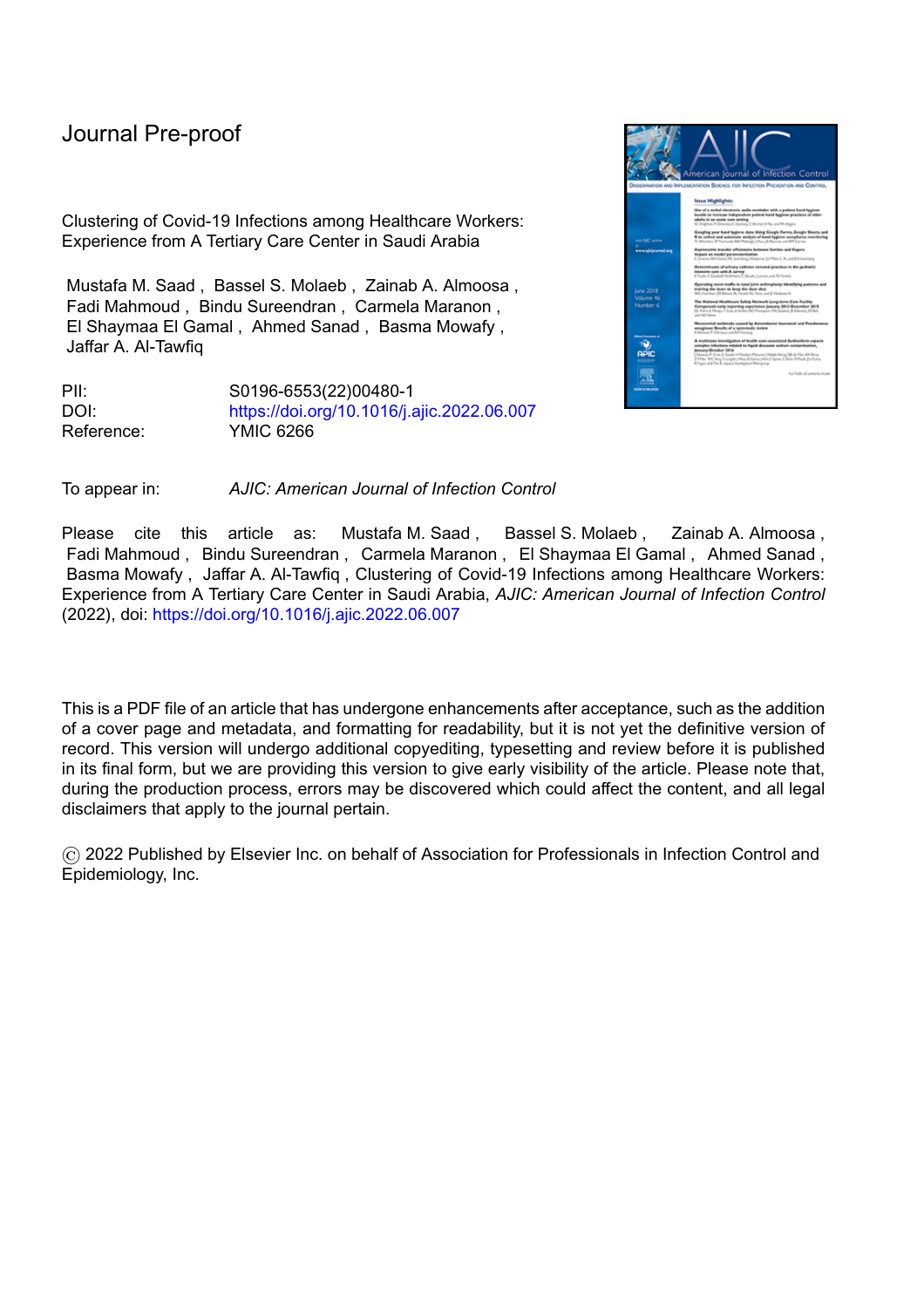l

Healthcare workers (HCWs) were identified early in the pandemic to be at higher risk of contracting COVID-19 infection (3) (4). Protection of HCWs from being infected during pandemics is very important not only to preserve their lives, but also because they are the most important asset to combat pandemics and to sustain healthcare systems. Therefore, measures and tools to protect HCWs from getting infected should be identified and implemented early in any pandemic. Furthermore, the dynamics of infection transmission should be identified and potential sources of outbreaks among HCWs should be recognized and mitigated.

The first case of COVID-19 was reported in Saudi Arabia in March 2020 in a patient in Eastern Saudi Arabia (5). Subsequently, the country took several steps to mitigate the risk of infection including quarantines, curfew, and suspension of international flights (6). The current study aims to shed light on the causes, frequency, and magnitude of clustering of infection among HCWs in healthcare facilities and to report the experience from a center where a significant number of HCWs live in shared accommodations.

#### **Methods:**

This is a retrospective study conducted in Almoosa Specialist Hospital (ASH) during the first wave of COVID-19 pandemic that spanned the period from April 1, 2020, to September 30, 2020. All healthcare workers (HCWs) who had SARS-CoV-2 infection diagnosed by a positive real time polymerase chain reaction (PCR) test from a nasopharyngeal swab were included in the study. RT-PCR for SARS-CoV-2 was done as described previously (5). Data were retrieved from the patients' medical records and the infection control files and included patients' demographics, comorbid conditions, obesity, type of infection, hospital admission, course of infection, outcomes, and residual symptoms. All confirmed cases were investigated immediately in real time by the infection control team with special attention to the determination of the source of acquisition (community versus hospital-acquired), chronology of cases,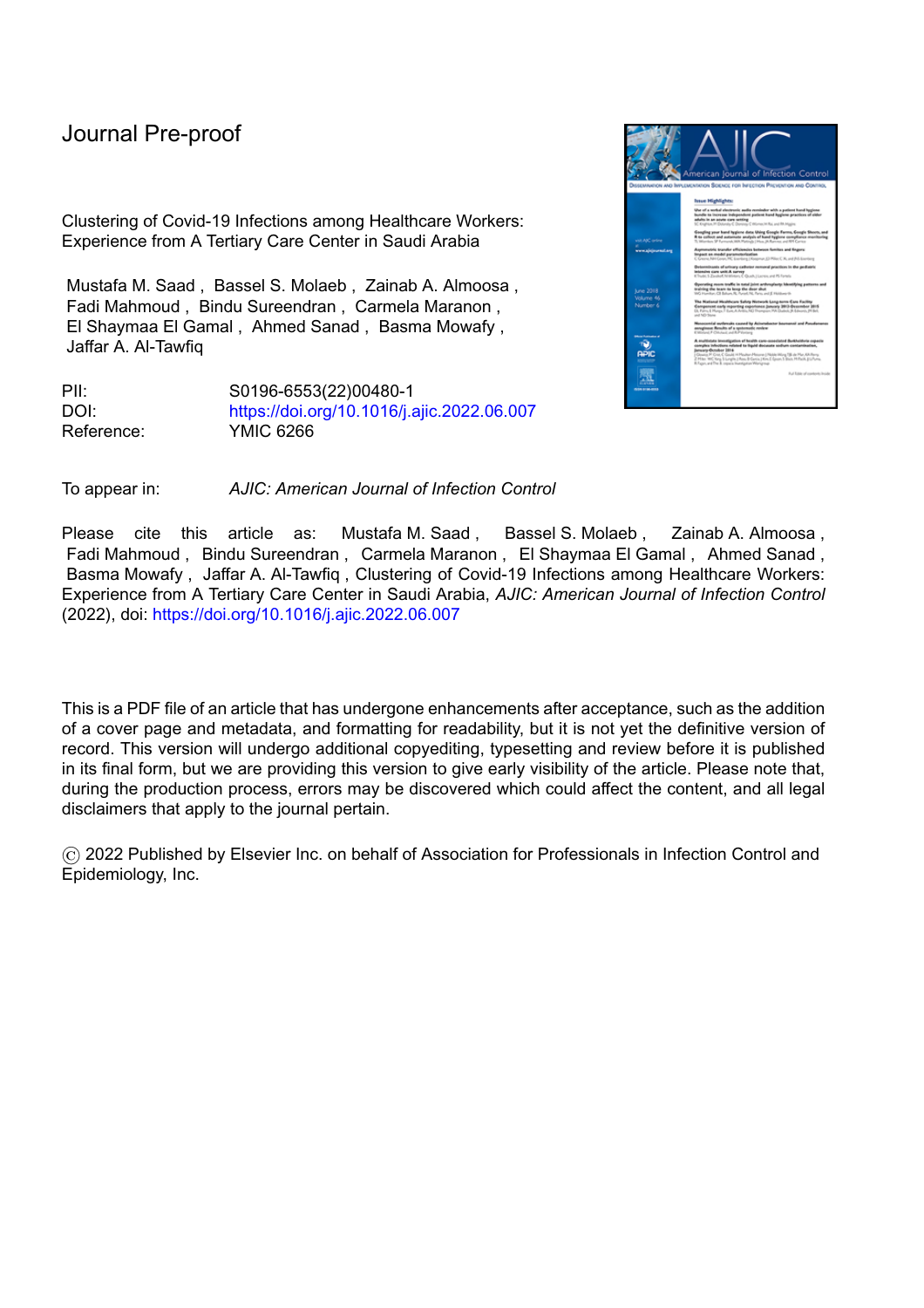l

and potential exposures to other infected patients, staff, friends, and family members. All infected HCWs were followed until their clinical conditions improved and they returned to work after recovery. A final follow up phone call was made to all infected HCWs to detect the presence of persistent symptoms up to 10 weeks after the infection was diagnosed.

A cluster was defined as the occurrence of 2 or more COVID-19 infections in HCWs or patients after exposure to one common source. Clusters of infection were identified based on the epidemiological investigation of each case that was done soon after the diagnosis was confirmed. Timeline depiction graphs were used each time a cluster was suspected. The cluster index case was identified based on the date of onset of symptoms not on the date of diagnosis. Excel sheets were developed and included all positive COVID-19 cases whether patients or staff and were updated on daily basis. Contact tracing was done for each infected patient or HCW. All individuals (patients or HCWs) who were determined to have had unprotected exposures to any newly diagnosed COVID-19 case underwent further testing by PCR whether symptoms were present or not. Pertinent exposures within the hospital and in the community were assessed based on the presence of a previously identified positive case, the type of exposure to that case, whether the exposure was protected or unprotected, and the duration and location of the exposure. HCWs were considered to have hospital-acquired infections if they had a known unprotected exposure to a patient, or if they worked in a high-risk area where COVID-19 patients were likely to be encountered even without a known hospital source exposure but in the absence of another known community exposure. Community-acquired infections were considered: 1) if the HCW employee had a known exposure outside the hospital, 2) if exposure to infected colleagues occurred outside workrelated activities, and 3) in those without known exposures and who worked in areas where exposures to COVID-19 infected patients were not likely.

ASH represents a unique healthcare system where the 2300 employees come from thirty different countries in addition to Saudi Arabia, and 690 (30%) live in hospital-provided shared accommodations;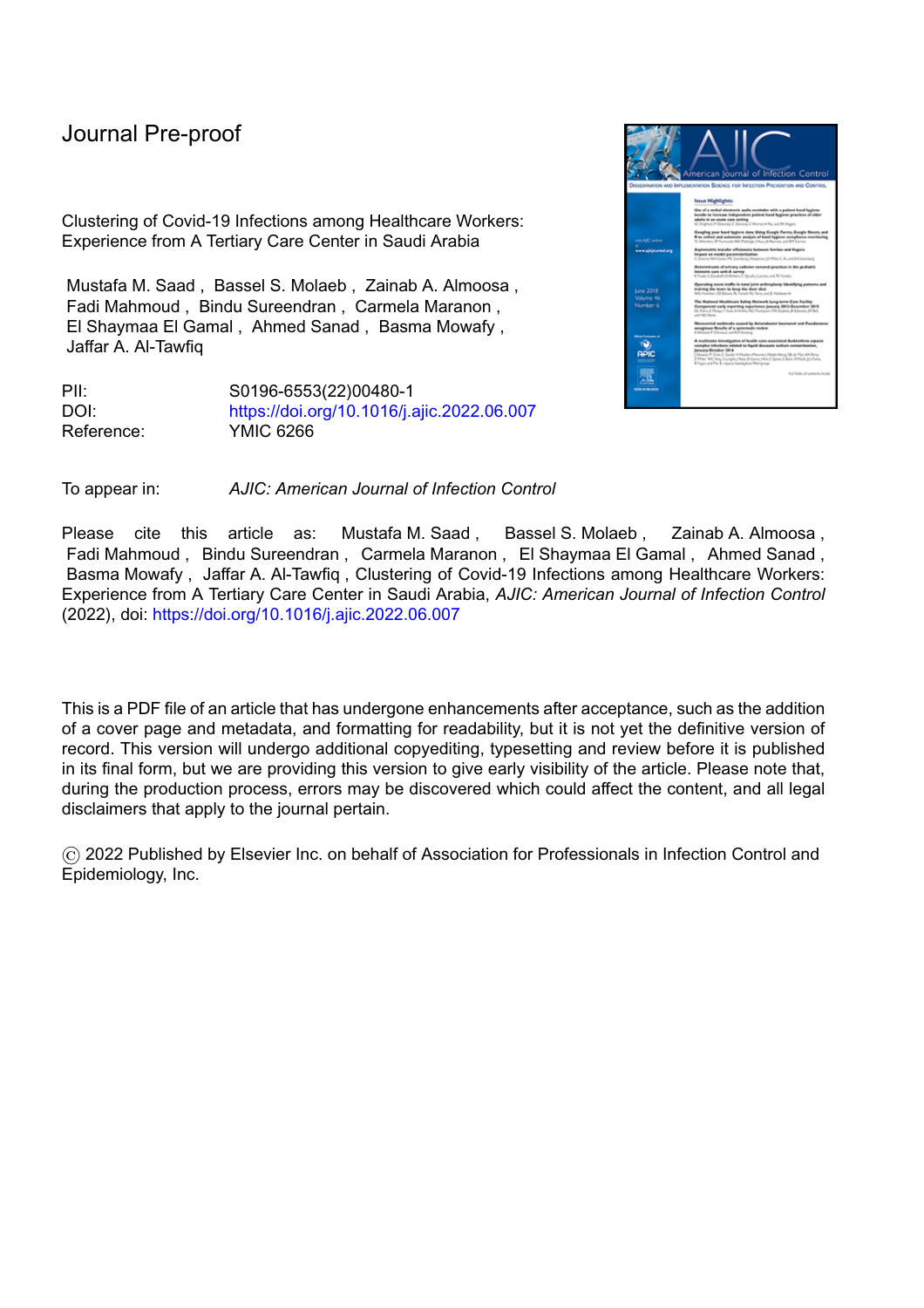l

the latter creates additional challenges in controlling the spread of SARS-CoV-2 infection. Measures that were taken to mitigate the risk of infection to HCWs included dedicating medical wards and an intensive care unit with 20 bed capacity to serve COVID-19 patients, increase the emergency room capacity and provide areas for triaging of patients with respiratory symptoms, provide and maintain enough supplies of all required personal protective equipment (PPE) including the N95 respirators, educate and train staff on the proper use of PPEs, do N95 respirator fit-testing for all staff who dealt with COVID-19 infected/potentially infected patients, reallocation of staff in shared accommodations to have all staff from the same unit/department in the same accommodation if they live in shared accommodation to prevent inter-departmental spread of infection, allow employees to work from home when possible, limit work-related and social gatherings inside and outside the hospital, conduct only virtual meetings and activities, and apply universal masking in all hospital premises. In addition, and in order to deal with infected and possibly infected HCWs from shared accommodations, HCWs with fever and/or respiratory symptoms were isolated in a special building with a thirty-bed capacity designated for those with suspected infection only, and when confirmed, they were moved to a 64-bed isolation building that was designated for infected HCWs with mild illnesses who otherwise didn't require medical care. Finally, a 35-bed field hospital was created to provide care for infected HCWs and patients who only required minimal supplemental oxygen (up to 3 liters) and limited medical care, and was also used as a stepdown for staff who clinically improved but continued to require oxygen. Figure 1 provides the dynamic flow of infected HCWs in the different COVID-19 allocated premises.

ASH had a total of 200 beds including 74 intensive care beds. The infection control program consisted of a director, five infection control practitioners, one employee-health clinic physician and one nurse. ASH facility adheres to local and international standards of care and has received accreditation and reaccreditation from the Joint Commission International (JCI), Saudi Central Board for Accreditation of Healthcare Institutions (CBAHI), and the College of American Pathologists (CAP). During the study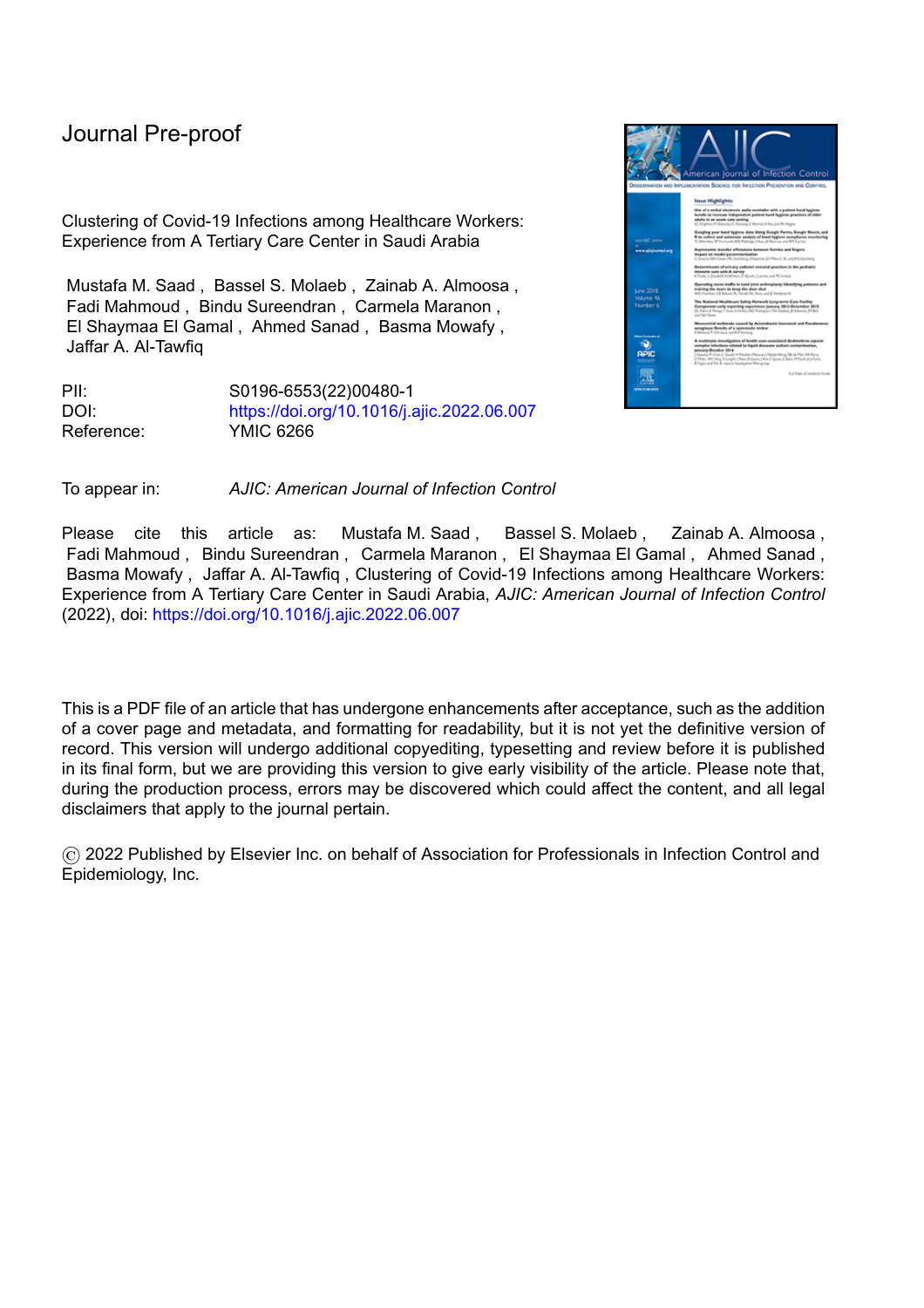period, a total of 2524 cases with laboratory confirmed COVID-19 infection were diagnosed in our hospital; this includes infected HCWs and 764 cases that were admitted to our facilities.

l

Simple statistics were used in describing the findings of the study. A p value of 0.05 or less was considered statistically significant. The study was approved by the ASH IRB committee.

**Results:**

During the first wave of the pandemic, a total of 326 HCWs were diagnosed to have COVID-19 infection; this represented 14% of the total number of ASH employees. The majority were young and 266 (82%) were less than 40 years of age. Of the cases, 205 (63%) were non-Saudis and 185 (57%) were female. A minority (51, 16%) had one or more underlying comorbid conditions, 102 (31%) were obese, and 34 (10%) were smokers. The majority of employees had mild infections; 237 (73%) had upper respiratory infection (URI), 21 (6%) had fever or other mild symptoms, and 36 (11%) were asymptomatic. On the other hand, more serious infections developed in 32 (10%) patients; 29 (9%) had pneumonia and 3 (1%) developed adult respiratory distress syndrome (ARDS). Hospital admission was required in 23 patients (6%) with 3 (1%) requiring intensive care unit admission. The majority were admitted to the field hospital (146, 35%) or the designated isolation building (128, 31%), while 116 (28%) patients were isolated in their homes. All patients recovered and none died. Persistent symptoms were documented in 121 (37%) employees with persistent cough and residual respiratory symptoms being the most common reported symptoms (41, 13%). Finally, a total of 4235 sick leave days were given in total, with an average of 13 days per employee. Table 1 summarizes the clinical characteristics of all COVID-19 infected HCWs.

Epidemiological investigations of the COVID-19 infections among our HCWs showed that clustering of infections was frequently encountered; 55 infections (17%) were part of transmissions in clusters. Living in a shared accommodation was found to be associated with an increased risk of COVID-19 infection;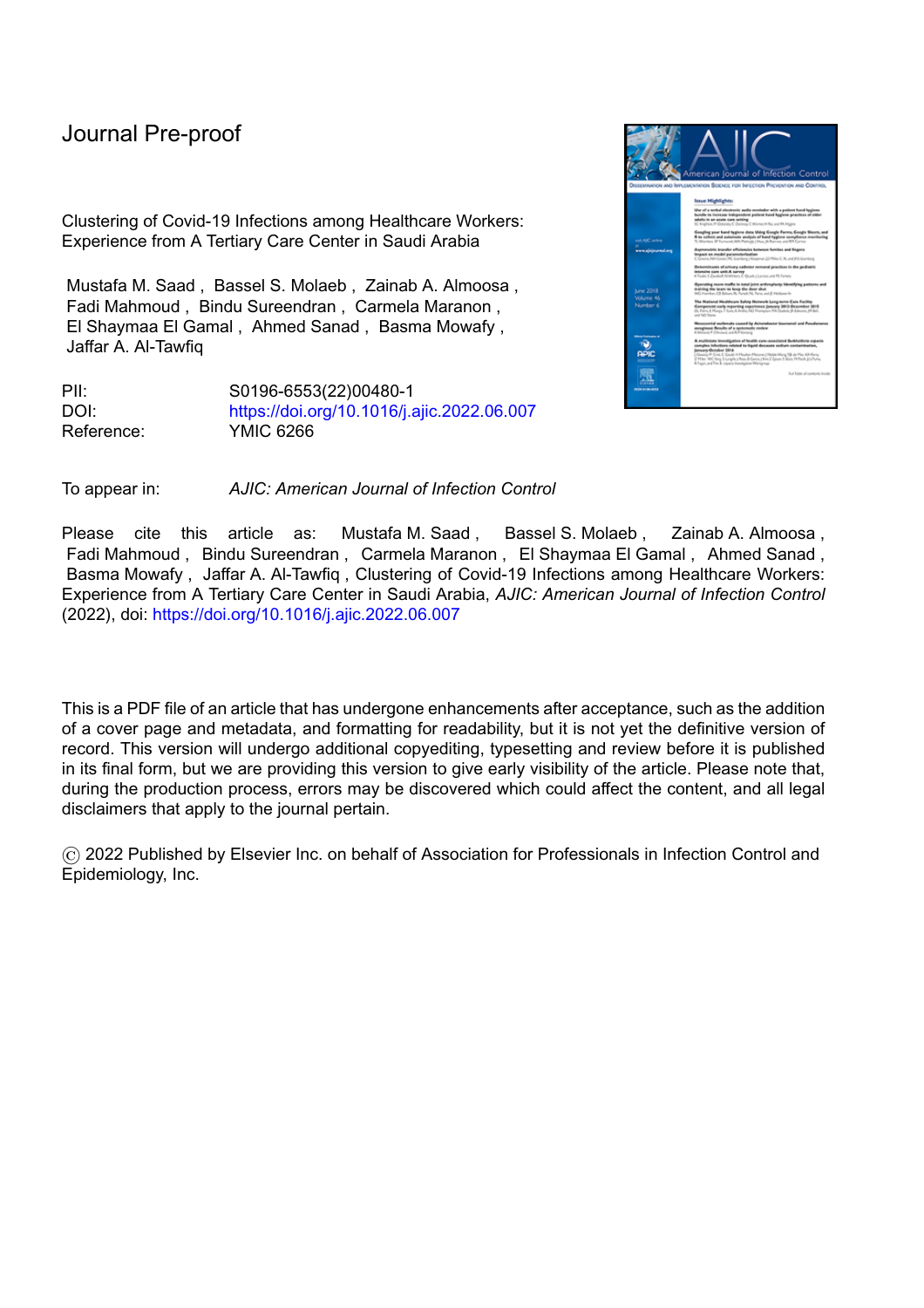l

120/690 HCWs living in shared accommodations had SARS-CoV-2 infection versus 206/1610 living in private accommodations (P value = 0.01). Numerically, HCW with direct patient contact (182, 56%) constituted the majority of infected HCWs, followed by supportive services (78, 24%), and those in administration (65, 20%). HCWs assigned to COVID-19 designated wards or units were not found to be at an increased risk of acquiring the infection versus other HCWs (52/279 versus 274/2003, p value = 0.13). Furthermore, infections among HCWs related to direct patient care were documented in 63 (19%) cases, and only 3 HCWs had known unprotected exposures to infected patients. Otherwise, documented exposures reported by HCWs were related to infected family members (89, 27%), flat mates (42, 13%), or friends/colleagues (35, 11%). Table 2 summarizes the epidemiological findings in our infected employees.

Figure 2 illustrates the chronological order of clusters that were identified among our cohort of infected HCWs. A total of 10 clusters were identified; one with a patient as the index case and was associated with direct patient care, while 9 had a HCW as the index case. The largest cluster was associated with 15 transmissions among HCWs. One cluster was associated with secondary transmission (infection indirectly related to the index case) and involved one HCW. The sources of transmissions in these clusters were found to be related to sharing of accommodation with the index case followed by social gatherings where extended unprotected exposures occurred with the index case in events during food sharing.

Figures 3A and 3B demonstrate the sources of infection among our cohort of infected HCWs. A minority of the infections were confirmed hospital-acquired (1.3%), while possibly hospital-acquired with unknown exposure was observed in 18%, but the majority (80.7%) were community-acquired infections.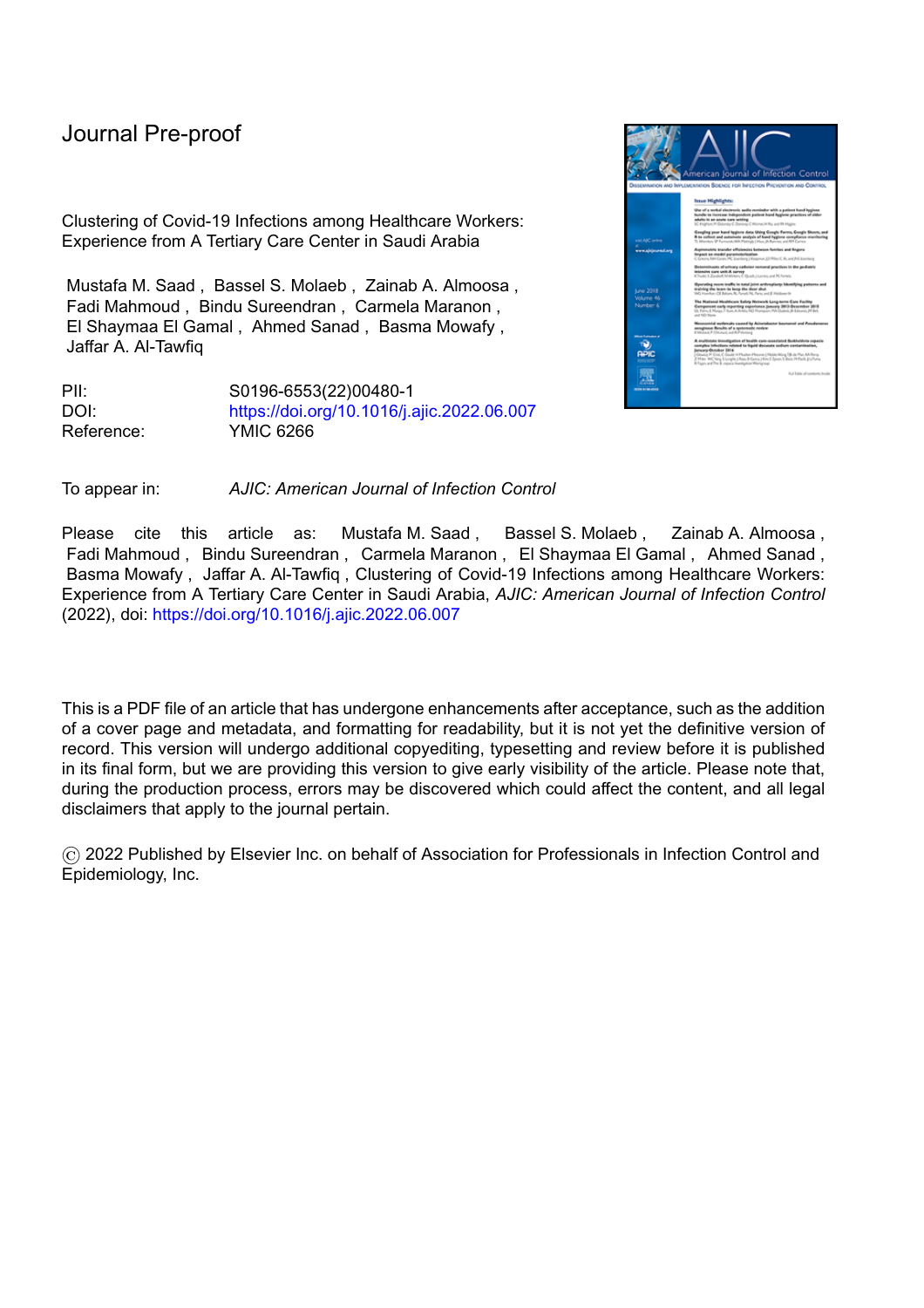l

#### **Discussion:**

The current study includes a sizable number of infected healthcare workers from one hospital during the first wave of the COVID-19 pandemic. Although the study is retrospective, the epidemiological investigations were done in real time given the urgent need to determine the source of each infection in our HCWs to prevent large outbreaks and preserve our working force. In addition, we had the opportunity to follow all infected HCWs for extended periods of time with regards to their persistent symptoms and outcomes.

Our study has several significant findings that need to be highlighted. First, clustering of infections was not infrequent in our cohort of infected HCWs. A total of 10 clusters were identified with the largest involving 15 transmissions, nine had a HCW as the index case, and secondary transmission was identified in one cluster. The majority of clusters were among HCWs living in shared accommodation. Furthermore, and despite of the restrictions on social gatherings in the workplace, such events continued to occur in the accommodations where restrictions were difficult to implement, and this provided fuel to the clusters. The latter highlights the need to do real time epidemiological investigations of all new cases during pandemics; this will serve the purpose of accurate identification of cases early to prevent unidentified transmissions which might lead to larger outbreaks among HCWs with significant impact on their wellbeing and the potential negative impact on the workforce that is essential to maintain during pandemics. Similarly, a frequent but limited number of clustering of infections among HCWs was reported by Ariza-Heredia el al (7) that indicated the occurrence of three clusters involving 2, 4 and 7 HCWs from one cancer hospital. These clustering may represent a type of a super-spreading events; such events were well-described in previous coronaviruses including SARS-CoV-2. (8) (9). The significance of clustering of infection in HCWs calls for special attention in all settings but becomes more challenging in settings where HCWs share accommodation as in our situation. The latter deserves careful planning and mitigation strategies to prevent the loss of the essential HCW forces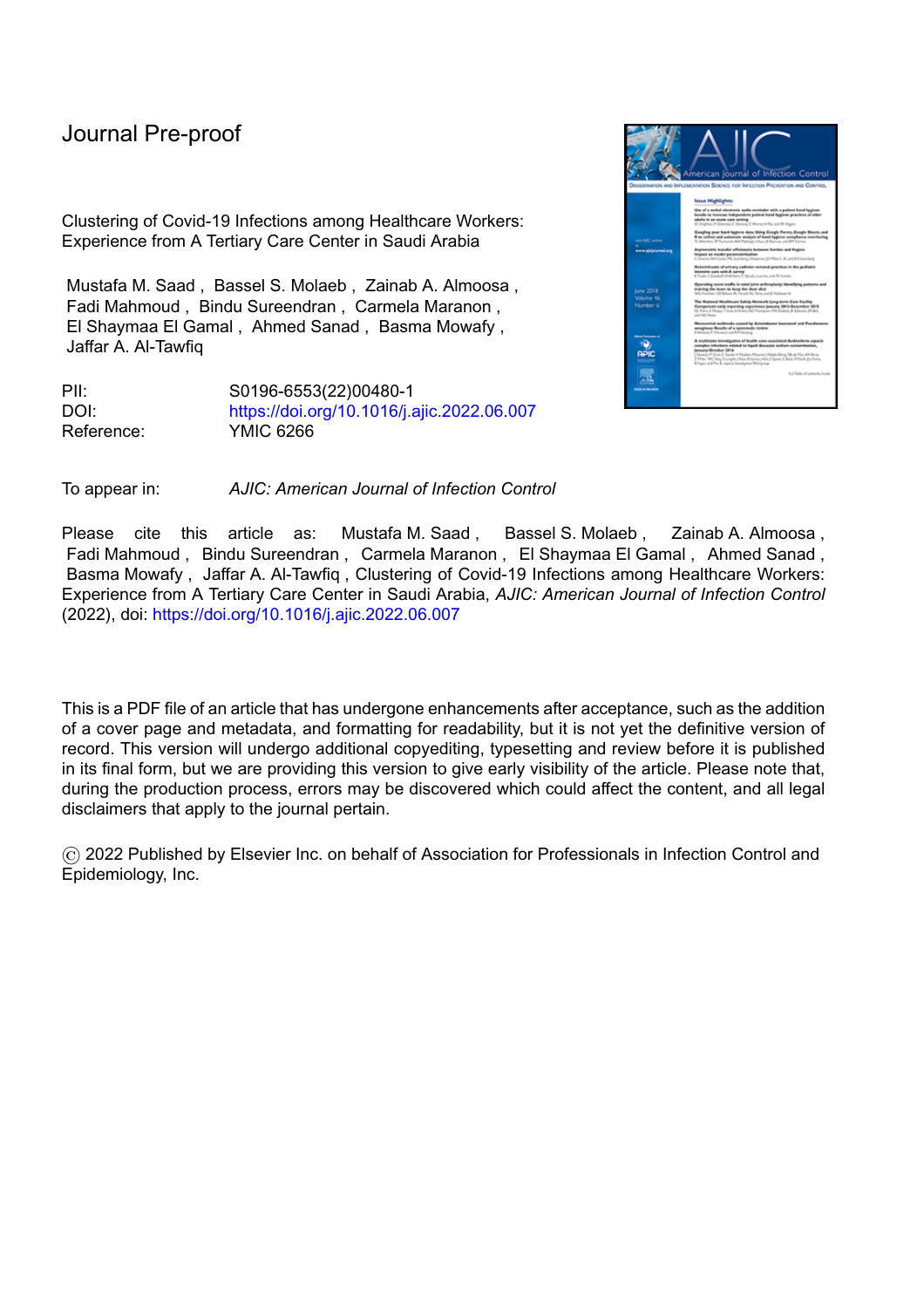l

during pandemics. Several studies from Saudi Arabia reported the increased frequency of COVID-19 among non-Saudi HCWs with coworkers being a common source of spread of infection especially in the setting of hospital-provided accommodations (10) (11) (12). This finding is probably unique to countries with large numbers of expatriate populations working in healthcare settings and surely creates challenges for infection prevention in these settings. Further studies to address this problem are warranted.

Second, the infections in our cohort of young patients with COVID-19 tended to be mild in severity with only 6% requiring hospital admission and 1% requiring ICU admission. None required invasive ventilation and no mortality occurred. Although this is probably related to the younger age among our infected staff, but the effect from early identification and rapid management of more severe infections should not be underestimated. Moreover, the creation of the field hospital with the capability of supporting those with milder infections who required low oxygen supplementation had a dual effect; it relieved the pressure on the acute hospital beds, and it provided those who were not sick enough to be admitted to the hospital access to effective therapies (oxygen and steroids as indicated); the latter probably had also impacted the outcome in a positive way. On the other hand, despite the good outcomes, the burden on the hospital's work force was not simple given that the loss of workdays for each infected HCW was high (average 13 days); the burden was even more significant if we account for staff who were tested but were negative and were given sick-leave days until the test results were made available (data not shown). Asymptomatic infection was documented in 11% of HCWs who were mostly diagnosed as part of contact tracing and testing of those with unprotected exposures. Probably this percentage is less than what has been reported in some studies but in our cohort even mild symptoms were reported and that could have contributed to the smaller percentage of asymptomatic infections. Similar to our findings, Al Maskari et al (13), Mani et al (14), and Wong et al (15) reported no mortality in their cohorts of 204, 185 and 88 infected HCWs with average ages of 36, 40 and 35 years, respectively. An additional study from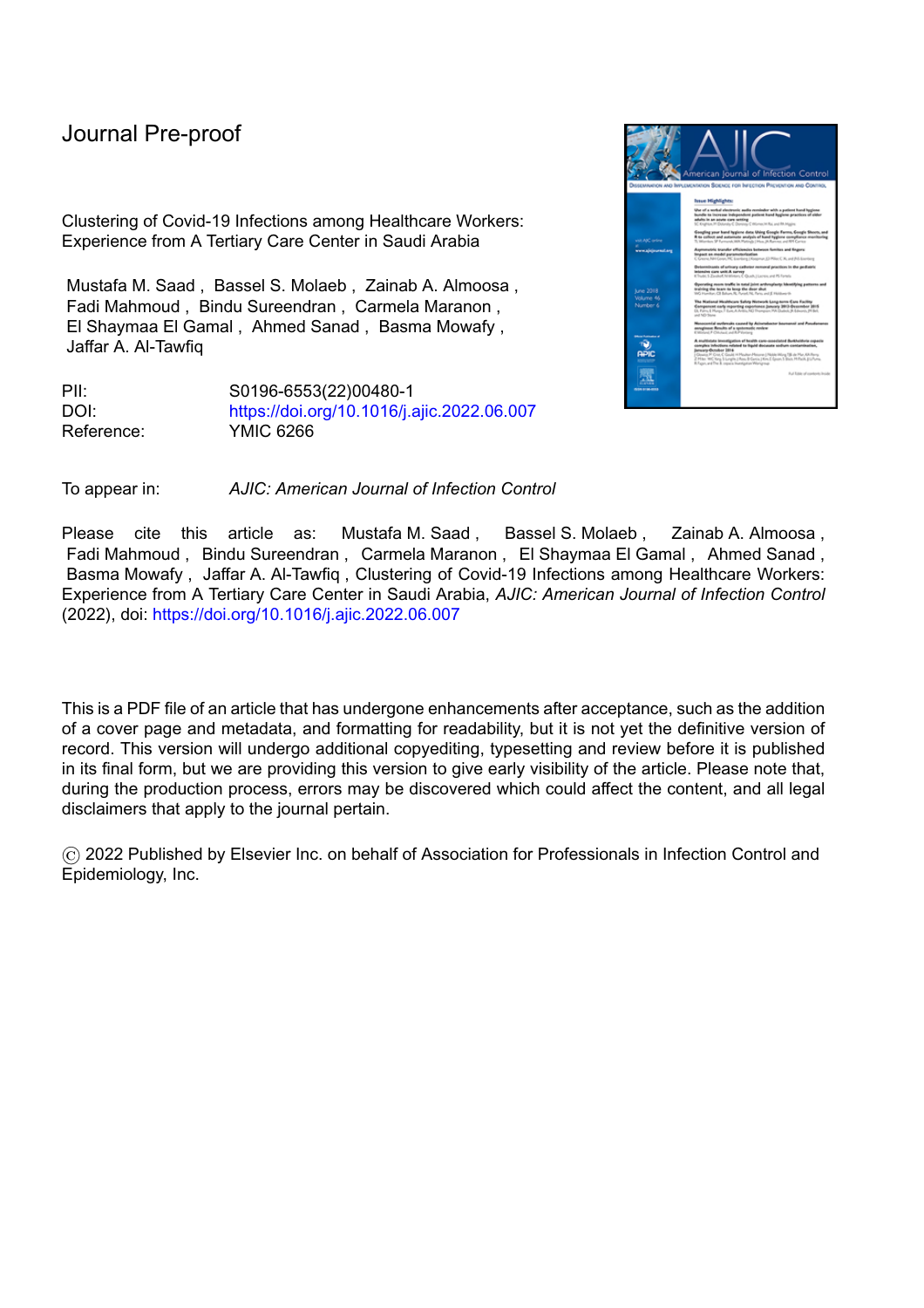## Journal

l

Saudi Arabia showed a very low mortality rate of 0.1% among HCWs (12). On the other hand, more severe outcomes were described in large cohorts of infected HCWs; the CDC COVID-19 working group (16) in their study of 9282 infected HCWs, reported higher hospitalization (9.7%), ICU admissions (4.9%) and mortality rates (0.6%) among all age groups included in the study. Zhan et al (4) also reported a mortality rate of 0.6% among 3387 infected HCWs early in the pandemic from China. In a meta-analysis done by Gholami et al (17) that included 28 studies, the overall hospitalization rate was 15.1% and the mortality rate was 1.5% among HCWs infected with the COVID-19 infection. Finally, in another metaanalysis done by Gomez-Ochoa et al (18) that included 97 studies published in 2020, they reported severe complications in 5% and mortality in 0.5% of infected HCWs.

Third, the majority of infections (80%) among HCWs in our cohort were community acquired. The majority of HCWs (48%) did not have any known exposure, but when exposures were reported, they were likely to be related to infected household/flat mates and friends/colleagues. This underscores the importance of community exposures in HCWs during periods of pandemics and community-wide outbreaks. Therefore, measures to control community spread will also have a significant impact on infection prevention in HCWs. Similarly, other studies from Saudi Arabia during the first wave of COVID-19 showed 90.6% and 78% of cases among HCWs to be community acquired in origin (19) (11). In addition, working in wards/units designated for COVID-19 infected patients was not associated with an increased risk of acquiring COVID-19 infection. These studies highlight the importance of community exposures as a source of infection among HCWs, and also indirectly show that adherence to personal protective equipment (PPEs) seemed to be working well in preventing infections among HCWs if supplies were maintained. Nonetheless, designation of dedicated wards and units for COVID-19 infected patients made it easier to provide focused training and allocate resources to these areas. Similarly, Handal et al (20) in a seroprevalence study from Norway found no significant increase in COVID-19 infection in HCWs with high exposure to infected patients versus those with low exposure. On the other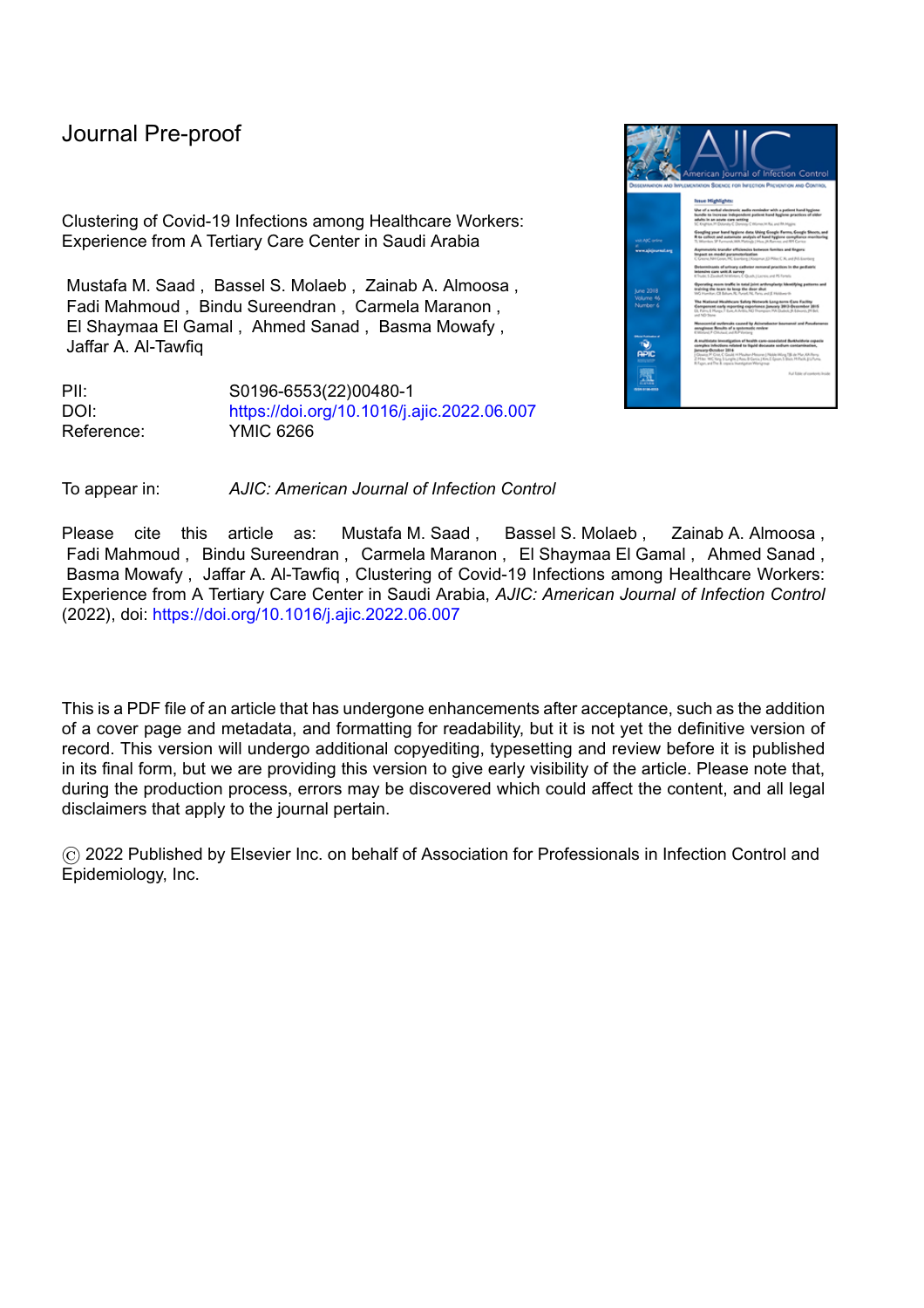l

hand, Sims et al (21) reported increased seropositivity among HCWs with direct exposure to COVID-19 patients, but when they accounted for wearing PPEs, the rate was significantly reduced in HCWs who wore N95 respirators. In another study by Nioi et al (3) who reported the Italian experience with COVID-19 infections among HCWs, shortages in PPE supplies especially in primary care settings were associated with increased risks of COVID-19 infections and deaths among physicians. Contrary to our results, Robles-Perez et al (22) and Iversen et al (23) conducted 2 large studies in Mexico and Denmark and reported higher infection rates among HCWs caring for COVID-19 infected patients, but the availability of and adherence to wearing PPEs were not reported in both studies since proper use of PPE would be a major determinant of infection in HCWs directly exposed to COVID-19 infected patients. Furthermore, in a study from Saudi Arabia, seroprevalence was higher among HCWs who worked in designated COVID-19 hospitals than non-COVID-19 hospitals (24).

Our study has several limitations inherent to its design. This is a retrospective study with the possibility of having missed or incomplete data that we couldn't account for. Although contact tracing was done for each positive case with additional testing of all individuals who had unprotected exposures, data of negative test results was not stored in a way that can be linked to the individual cases in the clusters to give a complete picture of the extent of testing that was done after each positive case. Moreover, serological testing was not carried out as part of the investigation of cases and clusters; if done, this could have improved the detection of additional cases and probably could have given more accurate estimates of the sizes of clusters. In addition, although the clustering of cases and all possible links were carefully investigated in real time, there may be some links or exposures which were not identified and that could have lead to an inaccurate representation of the clusters.

In summary, clustering of COVID-19 infections among HCWs is common and, in our cohort, was found to be related to shared accommodation and social gatherings. COVID-19 infection in our young cohort of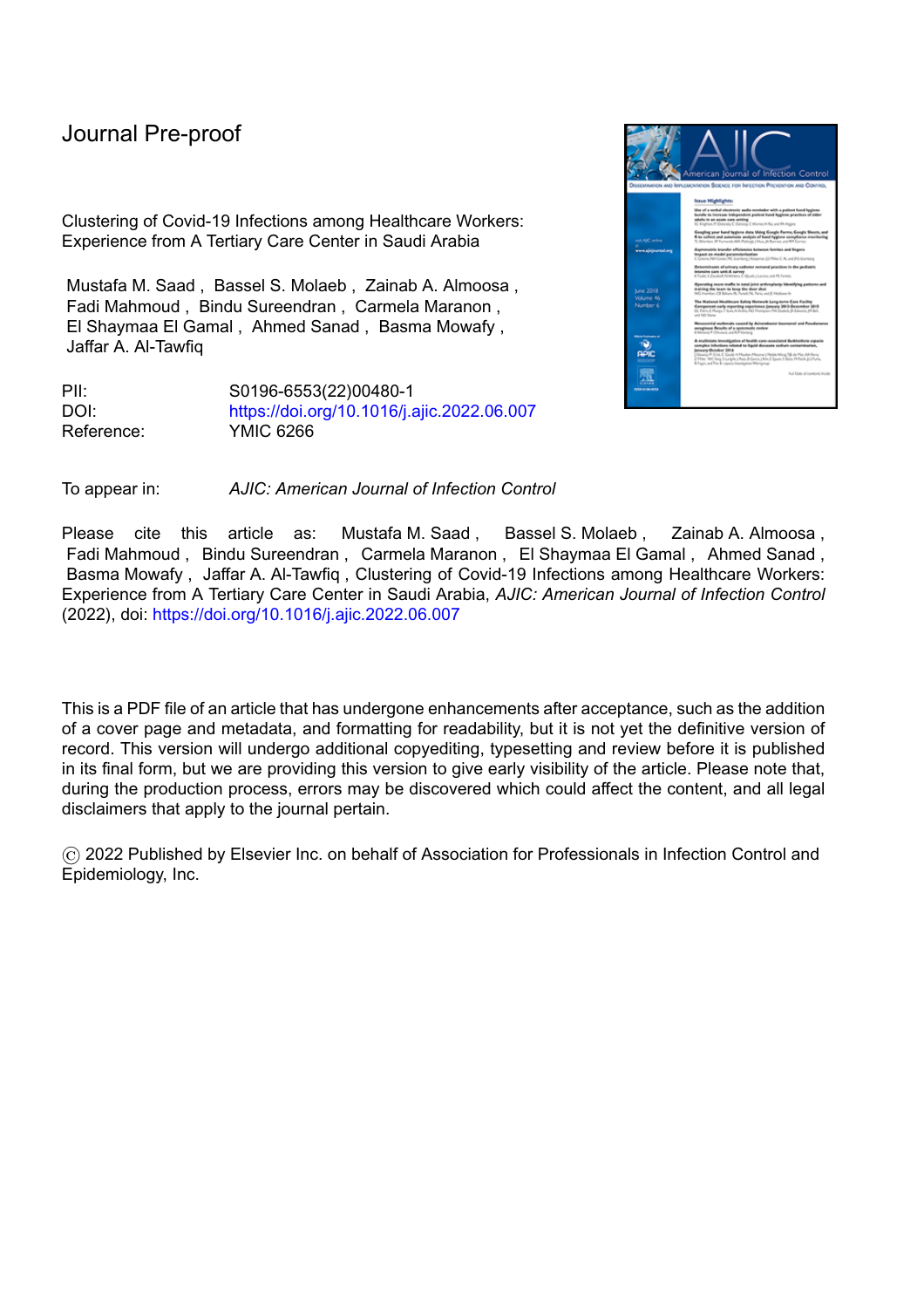l

| Admission/isolation location (total number = $416$ )*: |                |      |
|--------------------------------------------------------|----------------|------|
| Home isolation                                         | 116            | 28%  |
| Admission to the field hospital                        | 146            | 35%  |
| Isolation in designated accommodation                  | 128            | 31%  |
| Hospital admission                                     | 23             | 6%   |
| ICU admission                                          | 3              | 1%   |
| Outcome:                                               |                |      |
| Recovery                                               | 205            | 63%  |
| Persistence of symptoms                                | 121            | 37%  |
| Cough/other respiratory symptoms                       | 41             | 13%  |
| Aches/headache                                         | 34             | 10%  |
| Loss of smell/taste                                    | 14             | 4.3% |
| Fatigue                                                | 12             | 3.7% |
| Diarrhea/other GI symptoms                             |                | 1.8% |
| Others                                                 | $22\,$         | 6.7% |
| Death                                                  | $\overline{0}$ | 0%   |
| Sick-leave days granted                                |                |      |
| 10 days                                                | 95             | 29%  |
| $11-15$ days                                           | 182            | 56%  |
| 16-20 days                                             | 31             | 9.5% |
| 21-30 days                                             | 15             | 5%   |
| 31-45 days                                             | 2              | 0.6% |
| 60 days                                                | 1              | 0.3% |

\*Many patients (number = 90) were admitted to different locations during their illnesses.